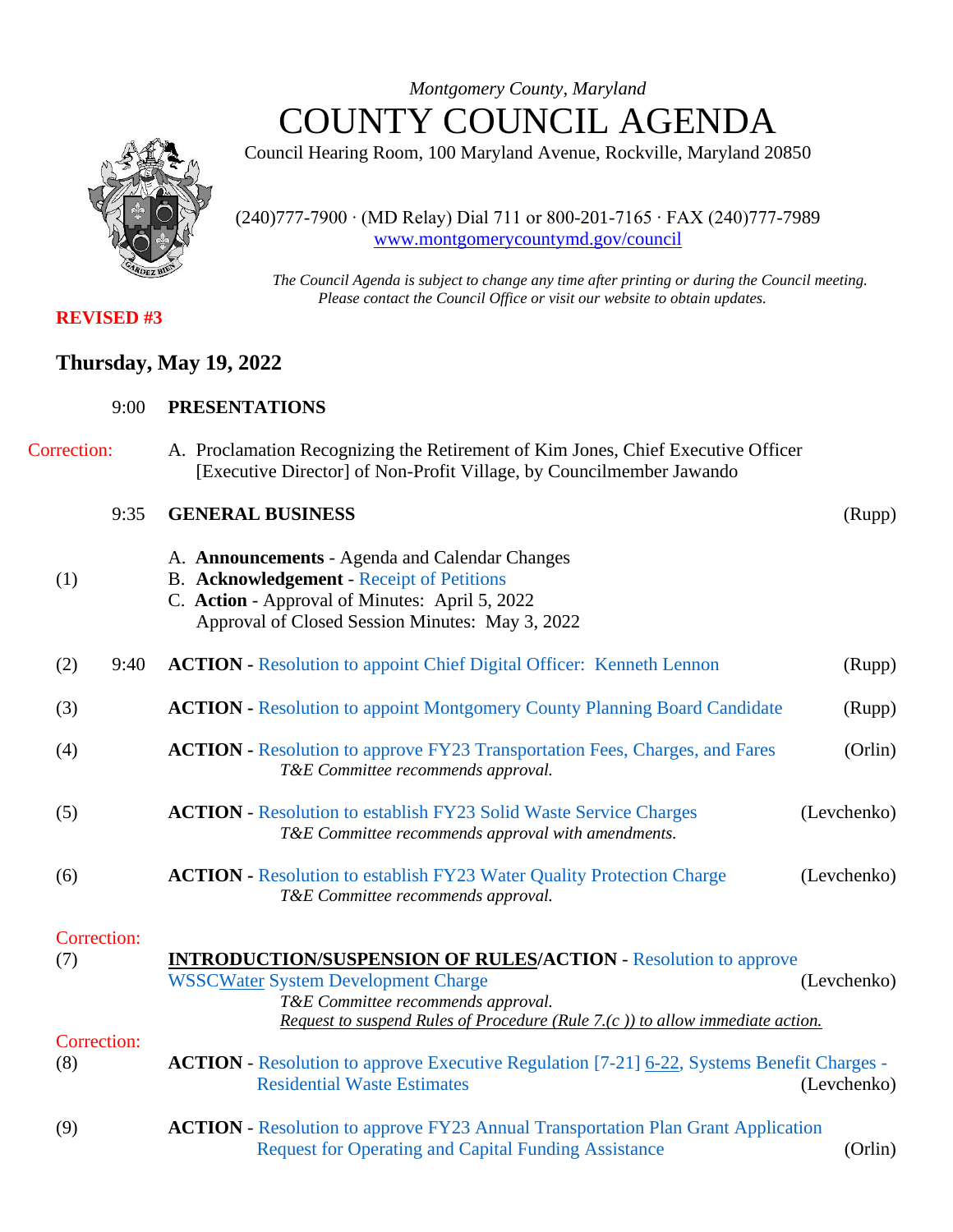### Deleted:

(10) **ACTION** - Resolution to approve Executive Regulation No. 12-22T, Amendment to the Montgomery County Personnel Regulations, Temporary Extension of the Sunset Date of MCPR (Howard) and the contract of the contract of the contract of the contract of the contract of the contract of the contract of the contract of the contract of the contract of the contract of the contract of the

### 9:45 **WORKSESSIONS - FY23 OPERATING BUDGET and FY23-28 CIP**

| (Chen)                    | <b>Community Grants Non-Departmental Account (NDA)</b> | (11) |
|---------------------------|--------------------------------------------------------|------|
| (Smith)                   | <b>Montgomery County Green Bank NDA</b>                | (12) |
| (Levchenko/McGuire/Orlin) | Capital Budget Wrap-Up and CIP Reconciliation          | (13) |
| (Michaelson/Howard)       | <b>Operating Budget Wrap-Up and Reconciliation</b>     | (14) |

#### (15) 11:30 **CONSENT CALENDAR**

| A. Introduction - Supplemental Appropriation to the County Government's FY22 |         |
|------------------------------------------------------------------------------|---------|
| Operating Budget, Montgomery County Fire and Rescue Service, Montgomery      |         |
| County Career Fire Fighters Association, International Association of Fire   |         |
| Fighters, Local 1664 - \$26,965 for FY22 General Wage Adjustment (Source of  |         |
| <b>Funds: Undesignated Fire Fund Reserves)</b>                               | (Farag) |
| Public Hearing/Action is scheduled for 6/14/22 at 1:30 pm.                   |         |
|                                                                              |         |

- B. **Introduction** [Supplemental Appropriation to the County Government's FY22](https://www.montgomerycountymd.gov/council/Resources/Files/agenda/col/2022/20220519/20220519_15B.pdf)  [Capital Budget, and Amendment to the FY21-26 Capital Improvements Program,](https://www.montgomerycountymd.gov/council/Resources/Files/agenda/col/2022/20220519/20220519_15B.pdf)  [Montgomery County Fire and Rescue Service -](https://www.montgomerycountymd.gov/council/Resources/Files/agenda/col/2022/20220519/20220519_15B.pdf) \$534,000 for Heart [Monitor/Defibrillator Replacement; \(Source of Funds:](https://www.montgomerycountymd.gov/council/Resources/Files/agenda/col/2022/20220519/20220519_15B.pdf) Current Revenue: Fire) (Farag) *Public Hearing/Action is scheduled for 6/14/22 at 1:30 pm.*
- C. **Introduction** [Supplemental Appropriation to the County Government's FY22](https://www.montgomerycountymd.gov/council/Resources/Files/agenda/col/2022/20220519/20220519_15C.pdf)  Operating [Budget, Montgomery County Public Schools, \\$1,452,023 for School](https://www.montgomerycountymd.gov/council/Resources/Files/agenda/col/2022/20220519/20220519_15C.pdf)  [Safety Grant Program \(Source of Funds: State funds\)](https://www.montgomerycountymd.gov/council/Resources/Files/agenda/col/2022/20220519/20220519_15C.pdf) (Rodriguez-Hernandez) *Public Hearing/Action is scheduled for 6/14/22 at 1:30 pm.*
- D. **Action** [Resolution to amend Council Resolution No. 19-1233 and amendment](https://www.montgomerycountymd.gov/council/Resources/Files/agenda/col/2022/20220519/20220519_15D.pdf)  [to FY22 Operating Budget Resolution 19-872, Section G, FY22 Designation of](https://www.montgomerycountymd.gov/council/Resources/Files/agenda/col/2022/20220519/20220519_15D.pdf)  [Entities for Non-Competitive Award Status -](https://www.montgomerycountymd.gov/council/Resources/Files/agenda/col/2022/20220519/20220519_15D.pdf) Minority, Female, and Disabled-[Owned Support Programs.](https://www.montgomerycountymd.gov/council/Resources/Files/agenda/col/2022/20220519/20220519_15D.pdf) (Smith)
- E. **Action** [Amendment to the FY21-26 CIP and Supplemental Appropriation #22-72](https://www.montgomerycountymd.gov/council/Resources/Files/agenda/col/2022/20220519/20220519_15E.pdf)  [to the FY22 Capital Budget, Montgomery County Government, Department of](https://www.montgomerycountymd.gov/council/Resources/Files/agenda/col/2022/20220519/20220519_15E.pdf)  Environmental Protection - [\\$1,300,000 for Flood Control Study \(No. 802202\)](https://www.montgomerycountymd.gov/council/Resources/Files/agenda/col/2022/20220519/20220519_15E.pdf)  [\(Source of Funds: Current Revenue General\)](https://www.montgomerycountymd.gov/council/Resources/Files/agenda/col/2022/20220519/20220519_15E.pdf) (Levchenko) *T&E Committee recommends approval.*
- Deleted: F. **Introduction/Suspension of Rules/Action -** FY23 System Development Charge (SDC) (Levchenko) *Request to suspend Rules of Procedure (Rule 7.(c )) to allow immediate action.*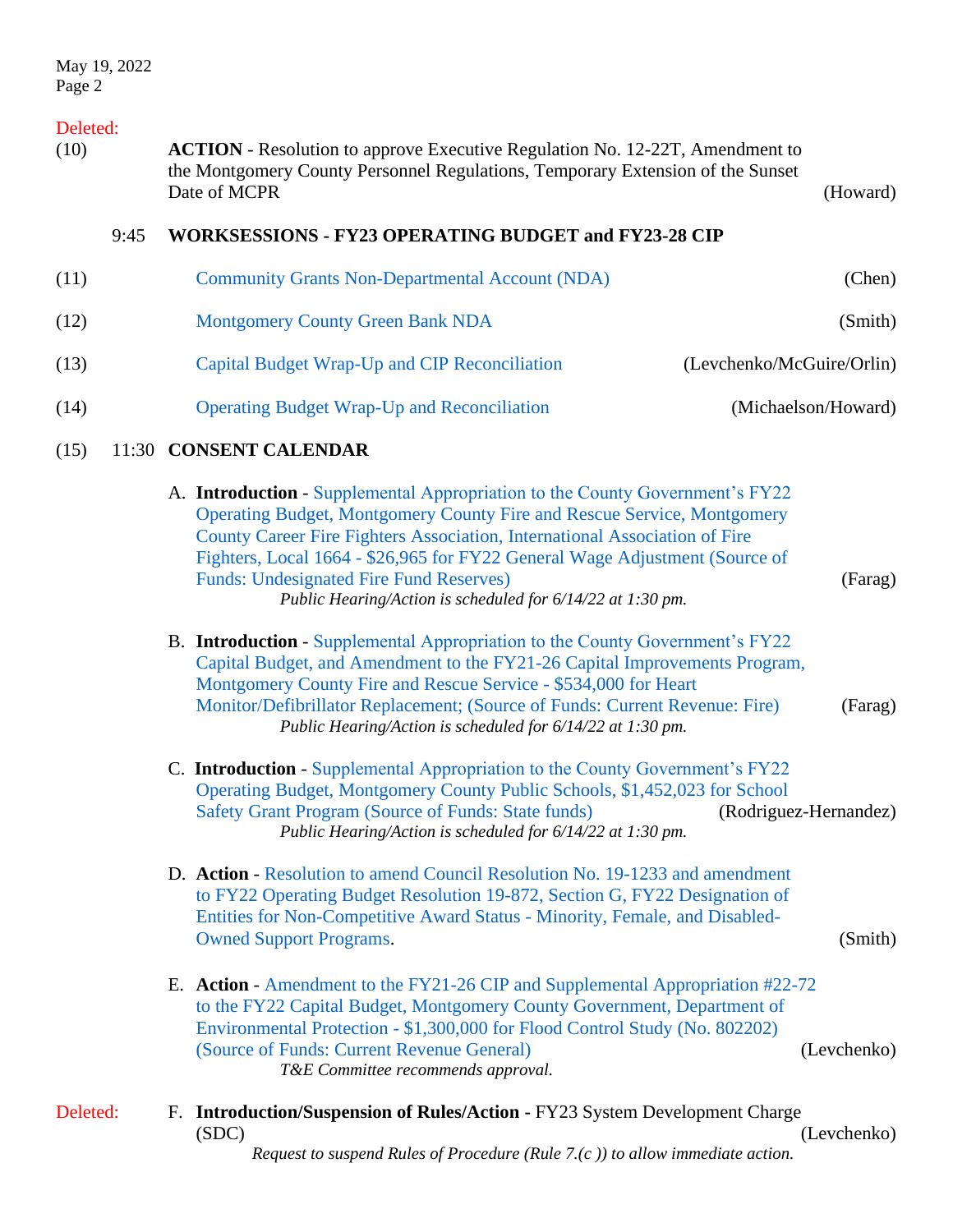# (15) 11:30 **CONSENT CALENDAR** *(continued)*

| <b>G. Action - Amendment to the FY21-26 CIP and Supplemental Appropriation #22-</b> |       |
|-------------------------------------------------------------------------------------|-------|
| 74 to the FY22 Capital Budget, Montgomery County Government Department of           |       |
| Housing and Community Affairs - \$40,000,000 for Preservation of Naturally          |       |
| Occurring Affordable Housing Fund (No. 762201) (Source of Funds: Current            |       |
| <b>Revenue: General</b> )                                                           | (Mia) |
| PHED Committee recommends approval.                                                 |       |

## **RECESS**

| 1:00 | Proclamation Recognizing Older Americans Month (May 17) by Council President Albornoz |
|------|---------------------------------------------------------------------------------------|
|      | and County Executive Elrich                                                           |

| (16) | 1:30 | <b>PUBLIC HEARING/ACTION - Special Appropriation to the County</b><br>Government's FY22 Operating Budget, Department of Recreation, Youth<br>Development - \$250,000 for After School Youth Support and Engagement Hubs<br>(Source of Funds: Federal Grant); and Amendment to FY22 Operating Budget<br>Resolution 19-872 Section G, FY22 Designation of Entities for Non-Competitive<br>Contract Award Status: Montgomery County Collaboration Council for Children, |
|------|------|----------------------------------------------------------------------------------------------------------------------------------------------------------------------------------------------------------------------------------------------------------------------------------------------------------------------------------------------------------------------------------------------------------------------------------------------------------------------|
|      |      | <b>Youth, and Families</b><br>(Yao)                                                                                                                                                                                                                                                                                                                                                                                                                                  |
| (17) | 1:30 | <b>PUBLIC HEARING/ACTION - Special Appropriation to the County</b><br>Government's FY22 Operating Budget, Office of Community Use of Public<br>Facilities, Facility Fee Assistance Program - \$125,000 for Youth Out-of-School<br>Time Initiative (Source of Funds: Federal Grant)<br>(Yao)                                                                                                                                                                          |
| (18) | 1:30 | <b>PUBLIC HEARING/ACTION - Special Appropriation #22-86 to the FY22</b><br>Operating Budget, Montgomery County Government, Department of Health and<br>Human Services, Maryland Department of Housing and Community Development -<br>Emergency Rental Assistance Program, \$8,800,000 (Source of Funds: State Grant)<br>(McGuire)                                                                                                                                    |
| (19) | 1:30 | <b>PUBLIC HEARING/ACTION - Special Appropriation #22-85 to the FY22</b><br>Operating Budget, Montgomery County Government, Department of Health and<br>Human Services, Maryland Department of Housing and Community Development -<br>Emergency Rental Assistance Program 2, \$6,488,000 (Source of Funds: State Grant)<br>(McGuire)                                                                                                                                  |
| (20) | 1:30 | <b>PUBLIC HEARING/ACTION - Special Appropriation to the County Government's</b><br>FY22 Operating Budget, WorkSource Montgomery Non-Departmental Account -<br>\$3,000,000 for COVID-19 workforce support programs (Source of Funds: Federal Aid);<br>and amendment to FY22 Operating Budget Resolution 19-872, Section G, FY22<br>Designation of Entities for Non-Competitive Contract Award Status: WorkSource<br>(Smith)<br>Montgomery                             |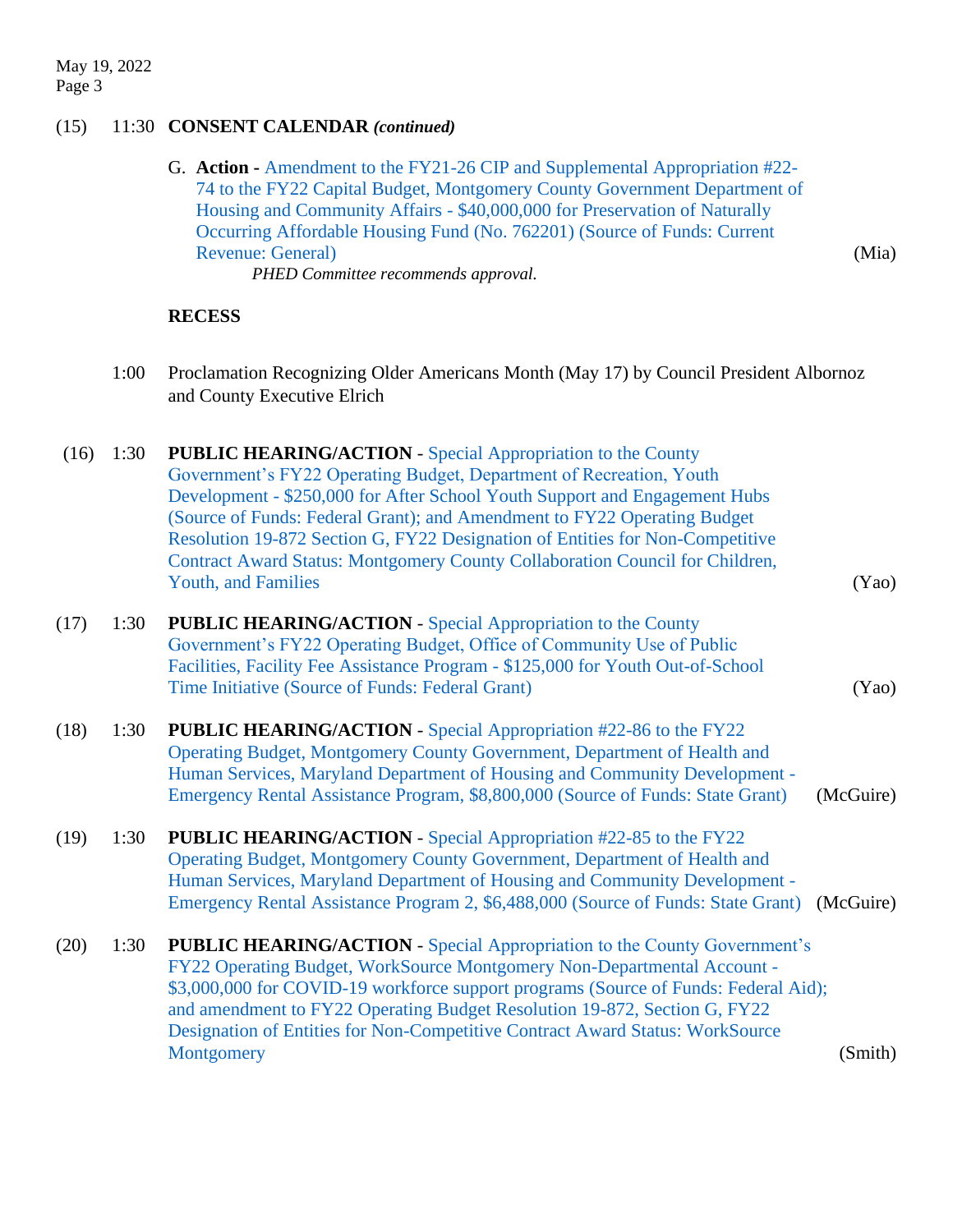May 19, 2022 Page 4

| (21)                      | 1:30 | <b>PUBLIC HEARING/ACTION - Special Appropriation to the County</b><br>Government's FY22 Operating Budget, Office of the County Executive, \$4,690,000<br>for COVID-19 Business Rental Assistance and Hotel Relief Program (Source of<br>Funds: Federal Aid); and amendment to FY22 Operating Budget Resolution 19-872,<br>Section G, FY22 Designation of Entities for Non-Competitive Contract Award<br>Status: Latino Economic Development Corporation of Washington, D.C. | (Smith)   |
|---------------------------|------|-----------------------------------------------------------------------------------------------------------------------------------------------------------------------------------------------------------------------------------------------------------------------------------------------------------------------------------------------------------------------------------------------------------------------------------------------------------------------------|-----------|
| Added:<br>$(21.5)$ 1:35   |      | <b>COUNCIL SITTING AS BOARD OF HEALTH</b>                                                                                                                                                                                                                                                                                                                                                                                                                                   |           |
|                           |      | A. Updates from County Government Novel Coronavirus (COVID-19) and Health<br>Planning                                                                                                                                                                                                                                                                                                                                                                                       | (McGuire) |
| (22)                      | 2:30 | <b>DISTRICT COUNCIL SESSION</b>                                                                                                                                                                                                                                                                                                                                                                                                                                             |           |
|                           |      | A. Action - Resolution to extend time for Council Action on the Thrive<br>Montgomery 2050 Plan from May 19, 2022, to July 18, 2022                                                                                                                                                                                                                                                                                                                                          | (Dunn)    |
| Changed:<br>$[2:30]$ 2:35 |      | WORKSESSIONS - FY23 OPERATING BUDGET AND FY23-28 CIP                                                                                                                                                                                                                                                                                                                                                                                                                        |           |
| (13)                      |      | A. Capital Budget Wrap-Up and CIP Reconciliation (if needed)<br>(Levchenko/McGuire/Orlin)                                                                                                                                                                                                                                                                                                                                                                                   |           |
| (14)                      |      | (Michaelson/Howard)<br><b>B.</b> Operating Budget Wrap-Up and Reconciliation <i>(if needed)</i>                                                                                                                                                                                                                                                                                                                                                                             |           |
|                           |      | <b>ADJOURN</b>                                                                                                                                                                                                                                                                                                                                                                                                                                                              |           |

*This meeting will be televised live on CCM Channels Comcast HD 996 and SD 6, RCN HD 1056 and SD 6, and Verizon 30.*

*This meeting will also be live streamed on Facebook (@MontgomeryCountyMDCouncil) and YouTube(@MoCoCouncilMD)*

*To listen to a Council meeting, dial 240-773-3333.*

**NOTICE OF UPCOMING COUNCIL MEETINGS Council meeting notices are posted on the Council's website at** <http://www.montgomerycountymd.gov/content/council/pdf/agenda/FutureMtgs.pdf>

| <b>May 26, 2022</b> | $9:30 \text{ am}$ | <b>Final Budget Action</b> |
|---------------------|-------------------|----------------------------|
| <b>May 30, 2022</b> |                   | <b>HOLIDAY</b>             |
| May 31 - Jun 10     |                   | <b>COUNCIL ON RECESS</b>   |